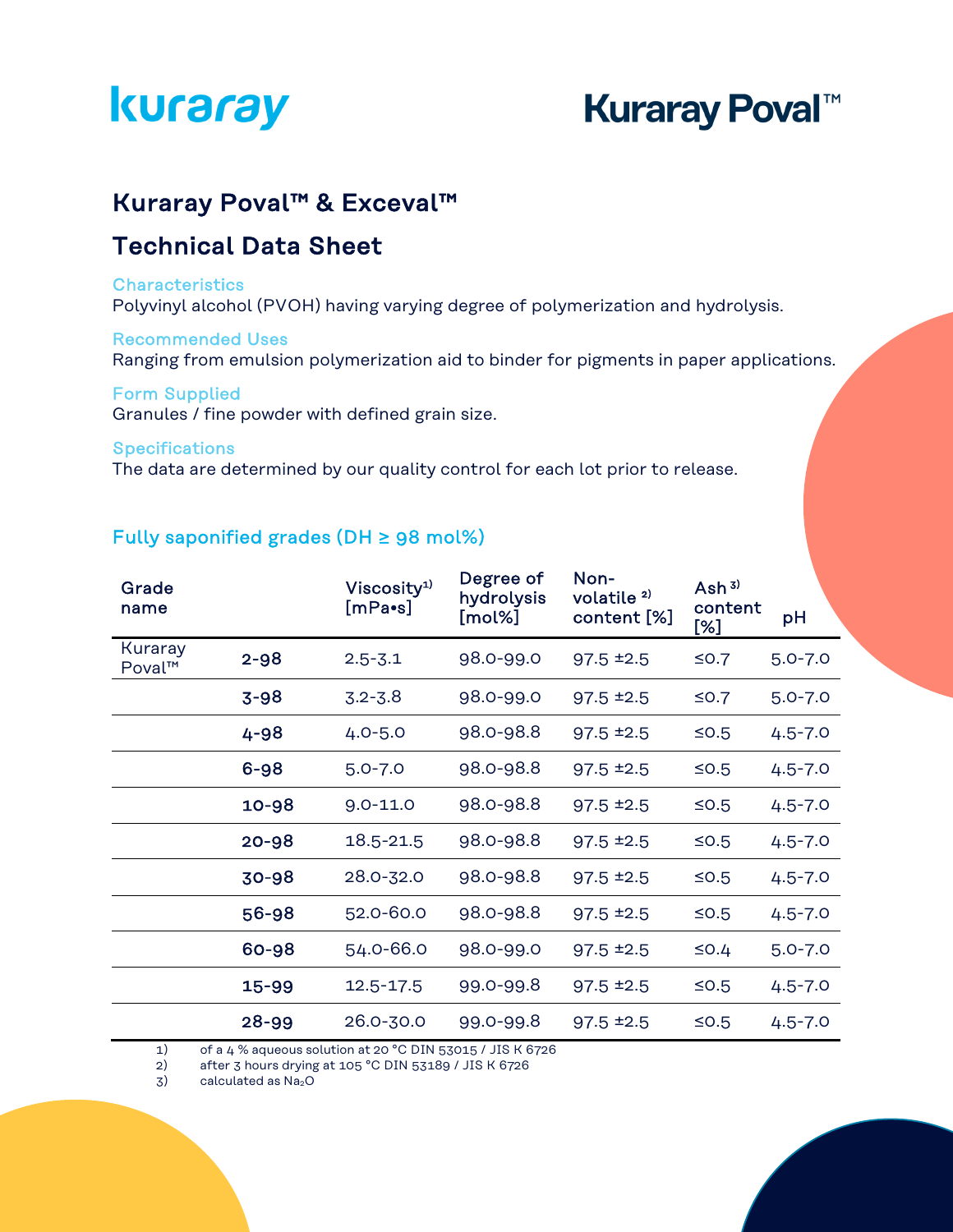# Kuraray Poval™ & Exceval™

## Technical Data Sheet

### Partially saponified grades (DH 96 – 86.5 mol%)

| Grade<br>name     |           | Viscosity <sup>1)</sup><br>$[mPa\bullet s]$ | Degree of<br>hydrolysis<br>[mol%] | Non-<br>volatile <sup>2)</sup><br>content [%] | Ash $3)$<br>content<br>[%] | pH          |
|-------------------|-----------|---------------------------------------------|-----------------------------------|-----------------------------------------------|----------------------------|-------------|
| Kuraray<br>Poval™ | $3 - 88$  | $3.2 - 3.6$                                 | 87.0-89.0                         | $97.5$ $±2.5$                                 | $\leq$ 0.4                 | $5.0 - 7.0$ |
|                   | 4-88      | $3.5 - 4.5$                                 | 86.7-88.7                         | $97.5$ $±2.5$                                 | $≤0.5$                     | $4.5 - 7.0$ |
|                   | $6 - 88$  | $5.0 - 6.0$                                 | 86.7-88,7                         | $97.5$ $±2.5$                                 | $≤0.5$                     | $4.5 - 7.0$ |
|                   | 8-88      | $7.0 - 9.0$                                 | 86.7-88.7                         | $97.5 = 2.5$                                  | $≤0.5$                     | $4.5 - 7.0$ |
|                   | 13-88     | 11.5-14.5                                   | 86.7-88.7                         | $97.5$ $±2.5$                                 | $≤0.5$                     | $4.5 - 7.0$ |
|                   | 18-88     | 16.5-19.5                                   | 86.7-88.7                         | $97.5$ $±2.5$                                 | $≤0.5$                     | $4.5 - 7.0$ |
|                   | $22 - 88$ | $20.5 - 24.5$                               | 87.0-89.0                         | $97.5 \pm 2.5$                                | $\leq$ 0.4                 | $5.0 - 7.0$ |
|                   | 26-88     | $24.5 - 27.5$                               | 86.7-88.7                         | $97.5$ $±2.5$                                 | $≤0.5$                     | $4.5 - 7.0$ |
|                   | 32-88     | 30.0-34.0                                   | 86.7-88.7                         | $97.5$ $±2.5$                                 | $≤0.5$                     | $4.5 - 7.0$ |
|                   | 40-88     | 38.0-42.0                                   | 87.0-89.0                         | $97.5$ $±2.5$                                 | $\leq$ 0.4                 | $5.0 - 7.0$ |
|                   | 44-88     | 40.0-48.0                                   | 87.0-89.0                         | $97.5 = 2.5$                                  | $\leq$ 0.4                 | $5.0 - 7.0$ |
|                   | 49-88     | 45.0-52.0                                   | 87.0-89.0                         | $97.5$ $±2.5$                                 | $\leq$ 0.4                 | $5.0 - 7.0$ |
|                   | 56-88     | 52.0-60.0                                   | 86.7-88.7                         | $97.5 = 2.5$                                  | $≤0.5$                     | $4.5 - 7.0$ |
|                   | 95-88     | 80.0-110.0                                  | 87.0-89.0                         | $97.5$ $±2.5$                                 | $\leq$ 0.4                 | $5.0 - 7.0$ |
|                   | 30-92     | 28.0-32.0                                   | 91.5-93.5                         | $97.5 = 2.5$                                  | $≤0.5$                     | $4.5 - 7.0$ |
|                   | 50-92     | 47.0-53.0                                   | 91.5-93.5                         | $97.5 = 2.5$                                  | $≤0.5$                     | $4.5 - 7.0$ |
|                   | 17-94 NA  | 14.5-18.5                                   | 92.5-94.5                         | $97.5$ $±2.5$                                 | $\leq$ 0.4                 | $5.0 - 7.0$ |
|                   | 55-95     | 50.0-60.0                                   | 95.0-96.0                         | $97.5$ $±2.5$                                 | $\leq$ 0.4                 | $5.0 - 7.0$ |
|                   | $6 - 96$  | $5.0 - 7.0$                                 | 96.0-97.5                         | $97.5$ $±2.5$                                 | $≤0.5$                     | $4.5 - 7.0$ |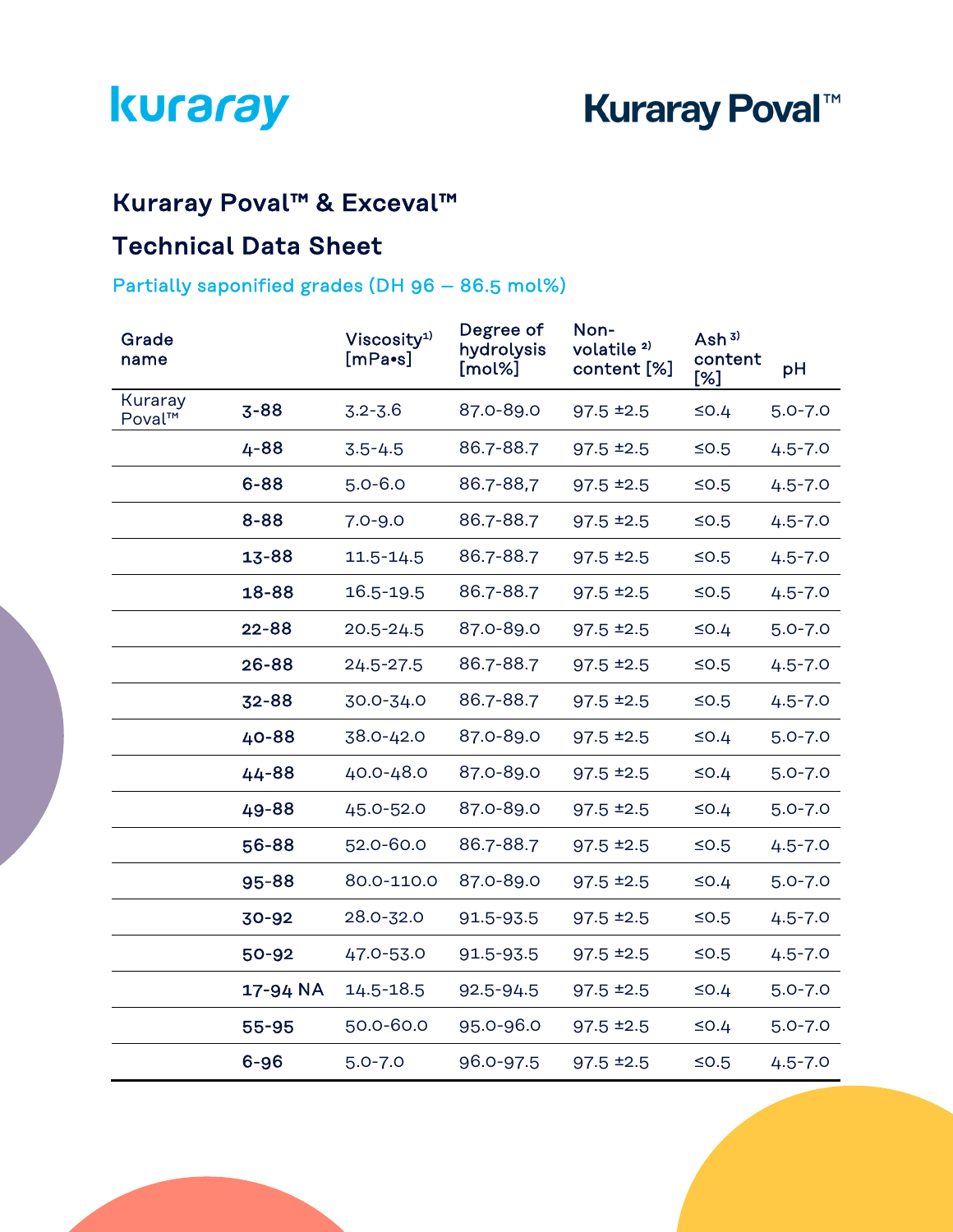# **Kuraray Poval™**

# Kuraray Poval™ & Exceval™

## Technical Data Sheet

- 1) of a 4 % aqueous solution at 20 °C DIN 53015 / JIS K 6726
- 2) after 3 hours drying at 105 °C DIN 53189 / JIS K 6726
- 3) calculated as Na<sub>2</sub>O

#### Partially saponified grades (DH 86,2 – 70 mol%)

| Grade<br>name     |               | Viscosity <sup>1)</sup><br>$[mPa\bullet s]$ | Degree of<br>hydrolysis<br>[mol%] | Non-<br>volatile <sup>2)</sup><br>content [%] | Ash $3)$<br>content<br>[%] | pH          |
|-------------------|---------------|---------------------------------------------|-----------------------------------|-----------------------------------------------|----------------------------|-------------|
| Kuraray<br>Poval™ | L-508         | $6.0 - 7.0$                                 | 71.5-73.5                         | $97.5$ $±2.5$                                 | $≤0.2$                     | $5.0 - 7.0$ |
|                   | <b>L-508W</b> | $6.0 - 7.0$                                 | 71.5-73.5                         | $97.5 \pm 2.5$                                | $≤0.5$                     | $5.0 - 7.0$ |
|                   | $5 - 74$      | $4.2 - 5.0$                                 | $72.5 - 74.5$                     | $97.5 = 2.5$                                  | $\leq$ 0.4                 | $5.0 - 7.0$ |
|                   | $30 - 75$     | 28.0-33.0                                   | 74.0-76.0                         | $97.5 \pm 1.5$                                | $\leq$ 0.4                 | $5.0 - 7.0$ |
|                   | $3-80$        | $2.8 - 3.3$                                 | 78.5-81.5                         | $97.5$ $±2.5$                                 | $\leq$ 0.4                 | $5.0 - 7.0$ |
|                   | 26-80         | 21.0-31.0                                   | 78.0-81.0                         | $97.5 = 2.5$                                  | $\leq$ 0.3                 | $5.0 - 7.0$ |
|                   | 32-80         | 29.0-35.0                                   | 79.0-81.0                         | $97.5$ $±2.5$                                 | $\leq$ 0.4                 | $5.0 - 7.0$ |
|                   | 40-80 E       | 37.0-45.0                                   | 79.0-81.0                         | $97.5 = 2.5$                                  | $\leq$ 0.4                 | $5.0 - 7.0$ |
|                   | 35-80         | 32.0-38.0                                   | 79.0-81.0                         | $97.5 = 2.5$                                  | $\leq$ 0.4                 | $5.0 - 7.0$ |
|                   | 48-80         | 45.0-51.0                                   | 78.5-80.5                         | $97.5 = 2.5$                                  | $≤0.2$                     | $5.0 - 7.0$ |
|                   | $5 - 82$      | $4.5 - 5.2$                                 | 80.0-83.0                         | $97.5 = 2.5$                                  | $\leq$ 0.4                 | $5.0 - 7.0$ |
|                   | $3 - 83$      | $2.5 - 3.5$                                 | 80.4-84.7                         | $97.5 = 2.5$                                  | $≤0.5$                     | $4.5 - 7.0$ |
|                   | $3 - 85$      | $3.4 - 4.0$                                 | 84.2-86.2                         | $97.5 = 2.5$                                  | $≤0.5$                     | $4.5 - 7.0$ |
|                   | $4 - 85$      | $3.8 - 4.2$                                 | 84.2-86.2                         | $97.5 = 2.5$                                  | $≤0.5$                     | $4.5 - 7.0$ |

1) of a 4 % aqueous solution at 20 °C DIN 53015 / JIS K 6726

2) after 3 hours drying at  $105^{\circ}$ C DIN 53189 / JIS K 6726<br>3) calculated as  $Na<sub>2</sub>O$ 

calculated as Na<sub>2</sub>O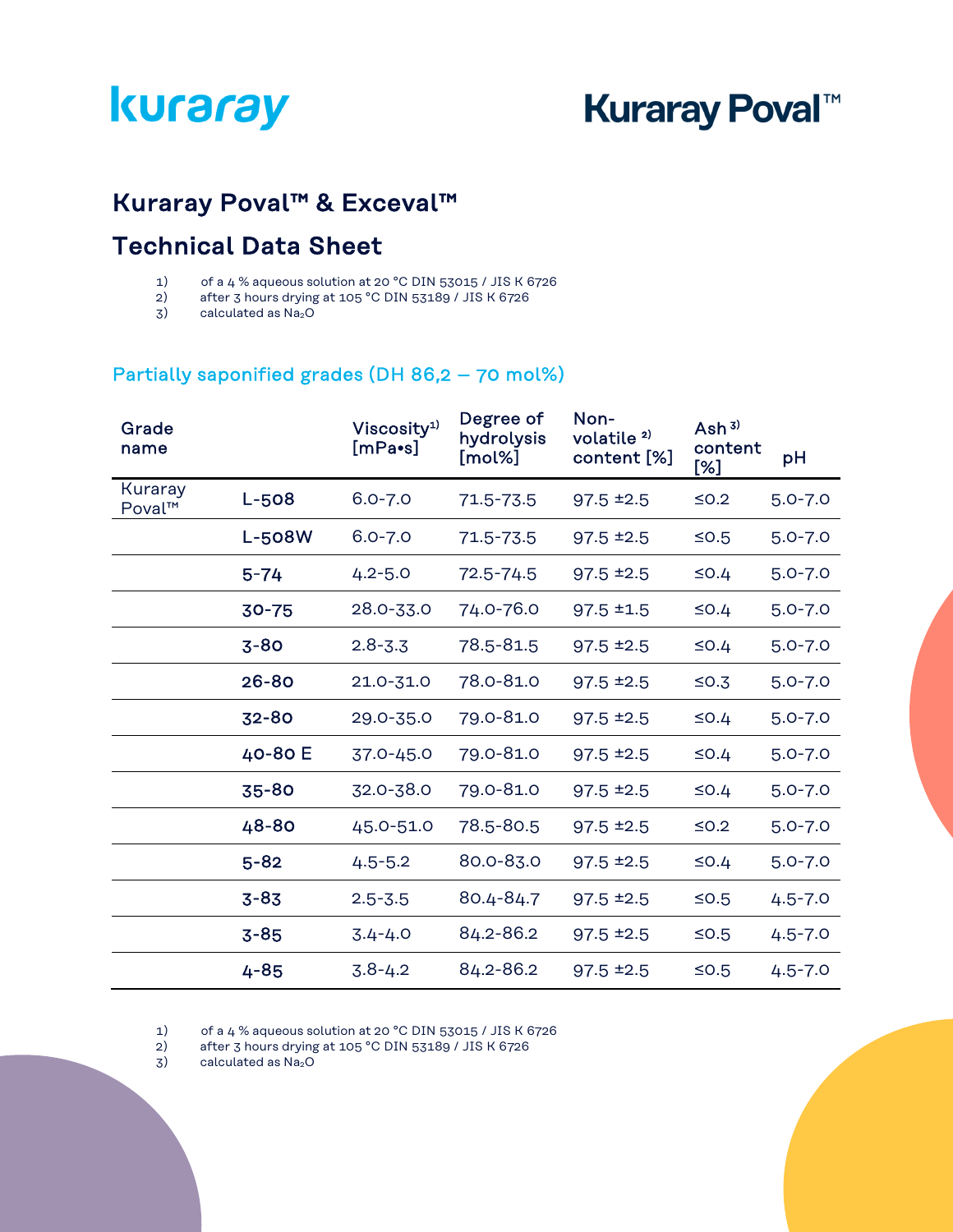**Kuraray Poval™** 

# Kuraray Poval™ & Exceval™

# Technical Data Sheet

#### Defoamed grades

| Grade<br>name     |          | Viscosity <sup>1)</sup><br>$[mPa\bullet s]$ | Degree of<br>hydrolysis<br>[mol%] | Non-<br>volatile <sup>2)</sup><br>content [%] | Ash $3)$<br>content<br>[%] | pH          |
|-------------------|----------|---------------------------------------------|-----------------------------------|-----------------------------------------------|----------------------------|-------------|
| Kuraray<br>Poval™ | 22-88 SB | $20.5 - 24.5$                               | 87.0-89.0                         | $97.5 \pm 2.5$                                | $\leq$ 0.4                 | $5.0 - 7.0$ |
|                   | 44-88 SB | 40.0-48.0                                   | 87.0-89.0                         | $97.5 \pm 2.5$                                | $\leq$ 0.4                 | $5.0 - 7.0$ |
|                   | 17-94    | 14.5-18.5                                   | $92.5 - 94.5$                     | $97.5 \pm 2.5$                                | $\leq$ 0.4                 | $5.0 - 7.0$ |
|                   | 28-98 DB | 25.0-31.0                                   | 98.0-99.0                         | $97.5 \pm 2.5$                                | $\leq$ 0.4                 | $5.0 - 7.0$ |

1) of a 4 % aqueous solution at 20 °C DIN 53015 / JIS K 6726

2) after 3 hours drying at 105 °C DIN 53189 / JIS K 6726

 $3)$  calculated as  $Na<sub>2</sub>O$ 

#### Fine powder grades

| Grade<br>name     |                      | Viscosity <sup>1)</sup><br>[mPa•s] | Degree of<br>hydrolysis<br>[mol%] | Non-<br>volatile <sup>2)</sup><br>content [%] | Ash $3)$<br>content<br>[%] | pH          |
|-------------------|----------------------|------------------------------------|-----------------------------------|-----------------------------------------------|----------------------------|-------------|
| Kuraray<br>Poval™ | 3-85 S4              | $3.4 - 4.0$                        | 84.2-86.2                         | $97.5 \pm 2.5$                                | $≤0.5$                     | $4.5 - 7.0$ |
|                   | 4-88 S <sub>2</sub>  | $3.5 - 4.5$                        | 86.7-88.7                         | $97.5$ $±2.5$                                 | $≤0.5$                     | $4.5 - 7.0$ |
|                   | 6-88 S <sub>2</sub>  | $5.0 - 6.0$                        | 86.7-88.7                         | $97.5 \pm 2.5$                                | $≤0.5$                     | $4.5 - 7.0$ |
|                   | 8-88 S <sub>2</sub>  | $7.0 - 9.0$                        | 86.7-88.7                         | $97.5 \pm 2.5$                                | $≤0.5$                     | $4.5 - 7.0$ |
|                   | 18-88 S <sub>2</sub> | 16.5-19.5                          | 86.7-88.7                         | $97.5 \pm 2.5$                                | $≤0.5$                     | $4.5 - 7.0$ |
|                   | 22-88 S2             | $20.5 - 24.5$                      | 87.0-89.0                         | $97.5 \pm 2.5$                                | $\leq$ 0.4                 | $5.0 - 7.0$ |
|                   | 49-88 S <sub>2</sub> | 45.0-52.0                          | 87.0-89.0                         | $97.5 \pm 2.5$                                | $≤0.5$                     | $5.0 - 7.0$ |
|                   | 56-98 S2             | 52.0-60.0                          | 98.0-98.8                         | $97.5 \pm 2.5$                                | $≤0.5$                     | $4.5 - 7.0$ |
|                   | 28-99 S2             | 26.0-30.0                          | 99.0-99.8                         | $97.5 \pm 2.5$                                | $≤0.5$                     | $4.5 - 7.0$ |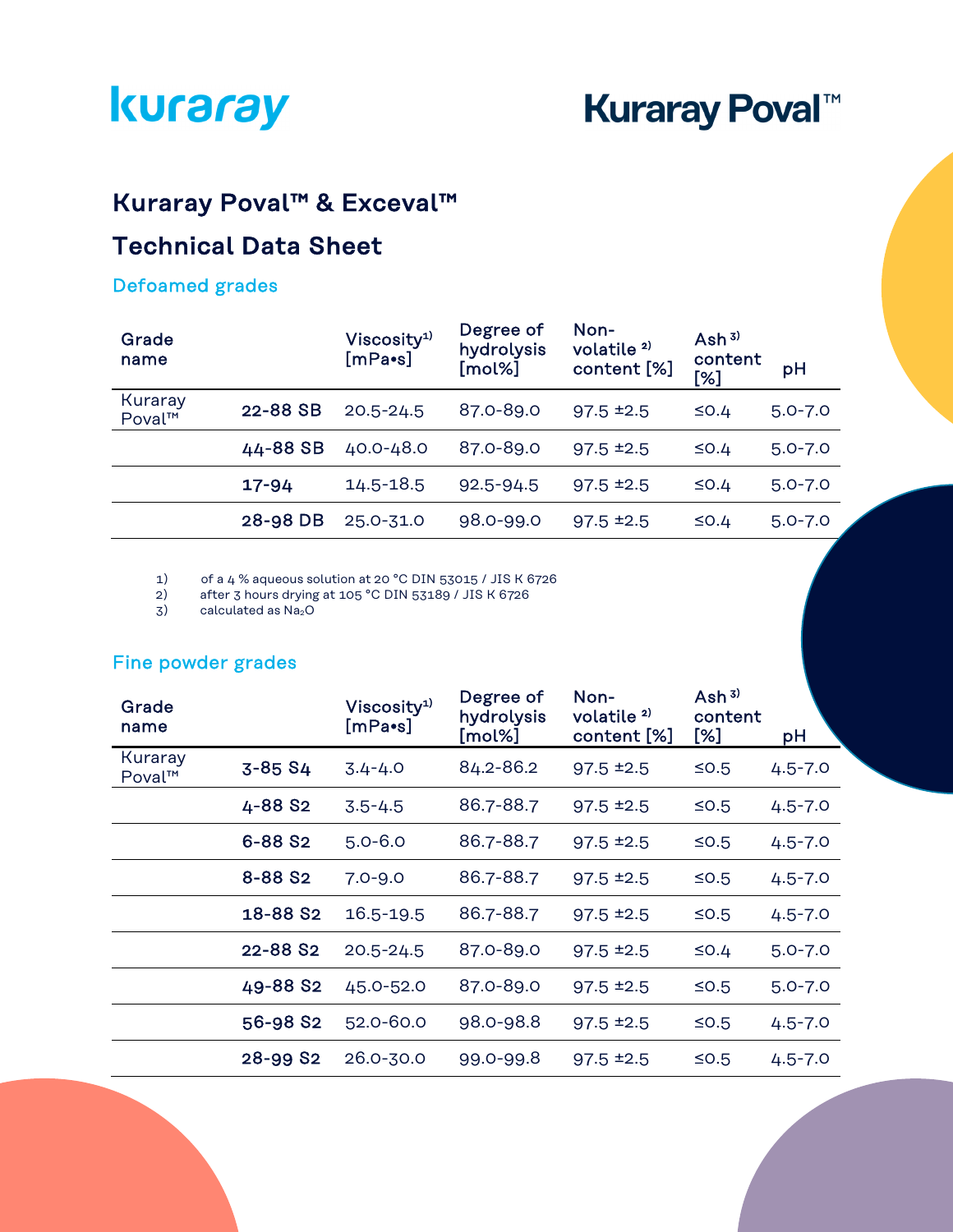# **Kuraray Poval™**

## Kuraray Poval™ & Exceval™

## Technical Data Sheet

- 1) of a 4 % aqueous solution at 20 °C DIN 53015 / JIS K 6726
- 2) after 3 hours drying at 105 °C DIN 53189 / JIS K 6726
- 3) calculated as Na<sub>2</sub>O

| Grade<br>name     |          | Viscosity <sup>1)</sup><br>[mPa•s] | Degree of<br>hydrolysis<br>[mol%] | Non-<br>volatile <sup>2)</sup><br>content [%] | Ash $3)$<br>content<br>[%] | pH          |
|-------------------|----------|------------------------------------|-----------------------------------|-----------------------------------------------|----------------------------|-------------|
| Kuraray<br>Poval™ | 5-74 LLA | $4.6 - 5.4$                        | $72.5 - 74.5$                     | $97.5 \pm 2.5$                                | $\leq$ 0.1                 | $5.0 - 7.0$ |
|                   | 4-88 LA  | $3.5 - 4.5$                        | 86.7-88.7                         | $97.5 \pm 2.5$                                | ≤0.09                      | $4.5 - 7.0$ |
|                   | 8-88 LA  | $7.0 - 9.0$                        | 86.7-88.7                         | $97.5 \pm 2.5$                                | ≤0.09                      | $4.5 - 7.0$ |
|                   | 18-88 LA | 16.5-19.5                          | 86.7-88.7                         | $97.5 \pm 2.5$                                | ≤0.09                      | $4.5 - 7.0$ |
|                   | 4-98 LA  | $4.0 - 5.0$                        | 98.0-98.8                         | $97.5 \pm 2.5$                                | ≤0.09                      | $4.5 - 7.0$ |
|                   | 20-98 LA | 18.5-21.5                          | 98.0-98.8                         | $97.5 \pm 2.5$                                | ≤0.09                      | $4.5 - 7.0$ |
|                   | 56-98 LA | 52.0-60.0                          | 98.0-98.8                         | $97.5 \pm 2.5$                                | ≤0.09                      | $4.5 - 7.0$ |
|                   | 28-99 LA | $26.0 - 30.0$                      | 99.0-99.8                         | $97.5 \pm 2.5$                                | $≤0.09$                    | $4.5 - 7.0$ |

#### Low ash grades

1) of a 4 % aqueous solution at 20 °C DIN 53015 / JIS K 6726

2) after 3 hours drying at 105 °C DIN 53189 / JIS K 6726

 $3)$  calculated as  $Na<sub>2</sub>O$ 

#### Specialty grades (PVOH with carboxylic acid function)

| Grade<br>name     |          | Viscosity <sup>1)</sup><br>$[mPa\bullet s]$ | Degree of<br>hydrolysis<br>[mol%] | Non-<br>volatile <sup>2)</sup><br>content [%] | Ash $3)$<br>content<br>[%] | pH          |
|-------------------|----------|---------------------------------------------|-----------------------------------|-----------------------------------------------|----------------------------|-------------|
| Kuraray<br>Poval™ | $3-86SD$ | $2.4 - 3.4$                                 | 83.0-88.0                         | $97.5 \pm 2.5$                                | $\leq 1.8$                 | $5.0 - 7.0$ |
|                   | 25-88 KL | 20.0-30.0                                   | 85.0-90.0                         | $97.5 \pm 2.5$                                | $\leq 1.5$                 | $5.0 - 7.0$ |

1) of a 4 % aqueous solution at 20 °C DIN 53015 / JIS K 6726<br>2) after 3 hours drying at 105 °C DIN 53189 / JIS K 6726

2) after 3 hours drying at 105 °C DIN 53189 / JIS K 6726<br>3) calculated as  $Na<sub>2</sub>O$ 

calculated as Na<sub>2</sub>O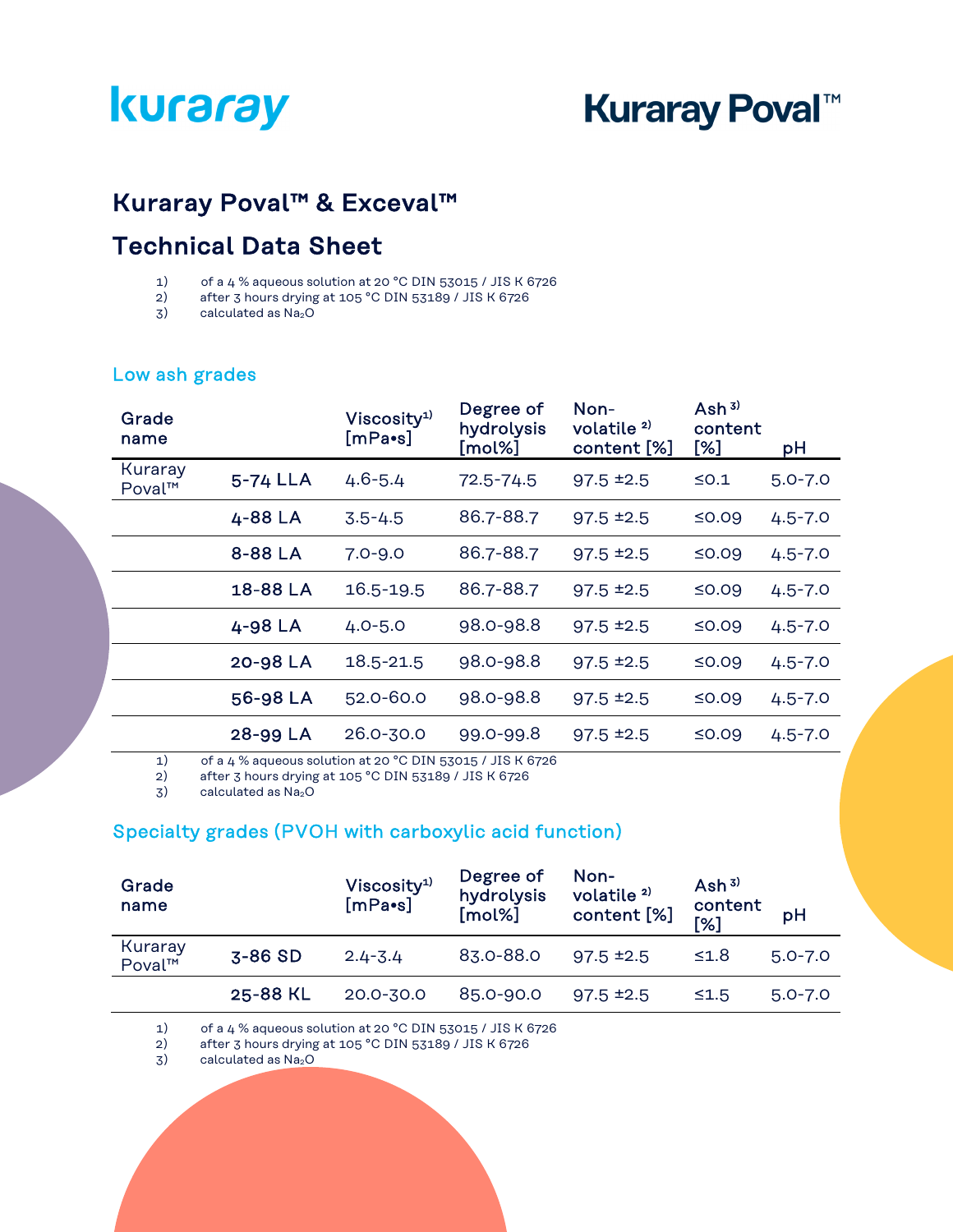# Kuraray Poval™ & Exceval™

## Technical Data Sheet

#### Specialty grades (PVOH with silanol function)

| Grade<br>name     |                                                           | Viscosity <sup>1</sup><br>$[mPa\bullet s]$ | Degree of<br>hydrolysis<br>[mol%] | Non-<br>volatile <sup>2)</sup><br>content [%] | Ash $3)$<br>content<br>[%] | pH      |
|-------------------|-----------------------------------------------------------|--------------------------------------------|-----------------------------------|-----------------------------------------------|----------------------------|---------|
| Kuraray<br>Poval™ | 25-98 R                                                   | $20.0 - 30.0$                              | $98.0 - 99.0$                     | $97.5 \pm 2.5$                                | $≤$ 0.6                    | No Spec |
| 1)                | of a 4 % aqueous solution at 20 °C DIN 53015 / JIS K 6726 |                                            |                                   |                                               |                            |         |

2) after 3 hours drying at 105 °C DIN 53189 / JIS K 6726

3) calculated as Na<sub>2</sub>O

#### Specialty grades (PVOH for suspension polymerization)

| Grade<br>name     |              | Viscosity <sup>1)</sup><br>$[mPa\bullet s]$ | Degree of<br>hydrolysis<br>[mol%] | Non-<br>volatile <sup>2)</sup><br>content [%] | Ash $3)$<br>content<br>[%] | pH          |
|-------------------|--------------|---------------------------------------------|-----------------------------------|-----------------------------------------------|----------------------------|-------------|
| Kuraray<br>Poval™ | $L - 8$      | $5.0 - 5.8$                                 | 69.5-72.5                         | $98.5 \pm 1.5$                                | $\leq 1.1$                 | $5.0 - 7.0$ |
|                   | $L - 9$      | $5.5 - 6.1$                                 | 69.5-72.5                         | $98.5 \pm 1.5$                                | $\leq 1.1$                 | $5.0 - 7.0$ |
|                   | $L-9P$       | $6.2 - 7.2$                                 | 71.5-73.5                         | $98.5 \pm 1.5$                                | $\leq$ 0.5                 | $5.0 - 7.0$ |
|                   | $L-10$       | $5.0 - 7.0$                                 | 71.5-73.5                         | $97.5 \pm 2.5$                                | $\leq 1.1$                 | $5.0 - 7.0$ |
|                   | $L-11$       | $5.5 - 7.5$                                 | $71.5 - 73.5$                     | $98.5 \pm 1.5$                                | $\leq$ 0.5                 | $5.0 - 7.0$ |
|                   | $L - 9 - 78$ | $6.0 - 6.7$                                 | 76.5-79.0                         | $97.5 \pm 2.5$                                | $\leq 1.2$                 | $5.0 - 7.0$ |

1) of a 4 % aqueous solution at 20 °C DIN 53015 / JIS K 6726<br>2) after 3 hours drying at 105 °C DIN 53189 / JIS K 6726

2) after 3 hours drying at 105 °C DIN 53189 / JIS K 6726

3) calculated as Na<sub>2</sub>O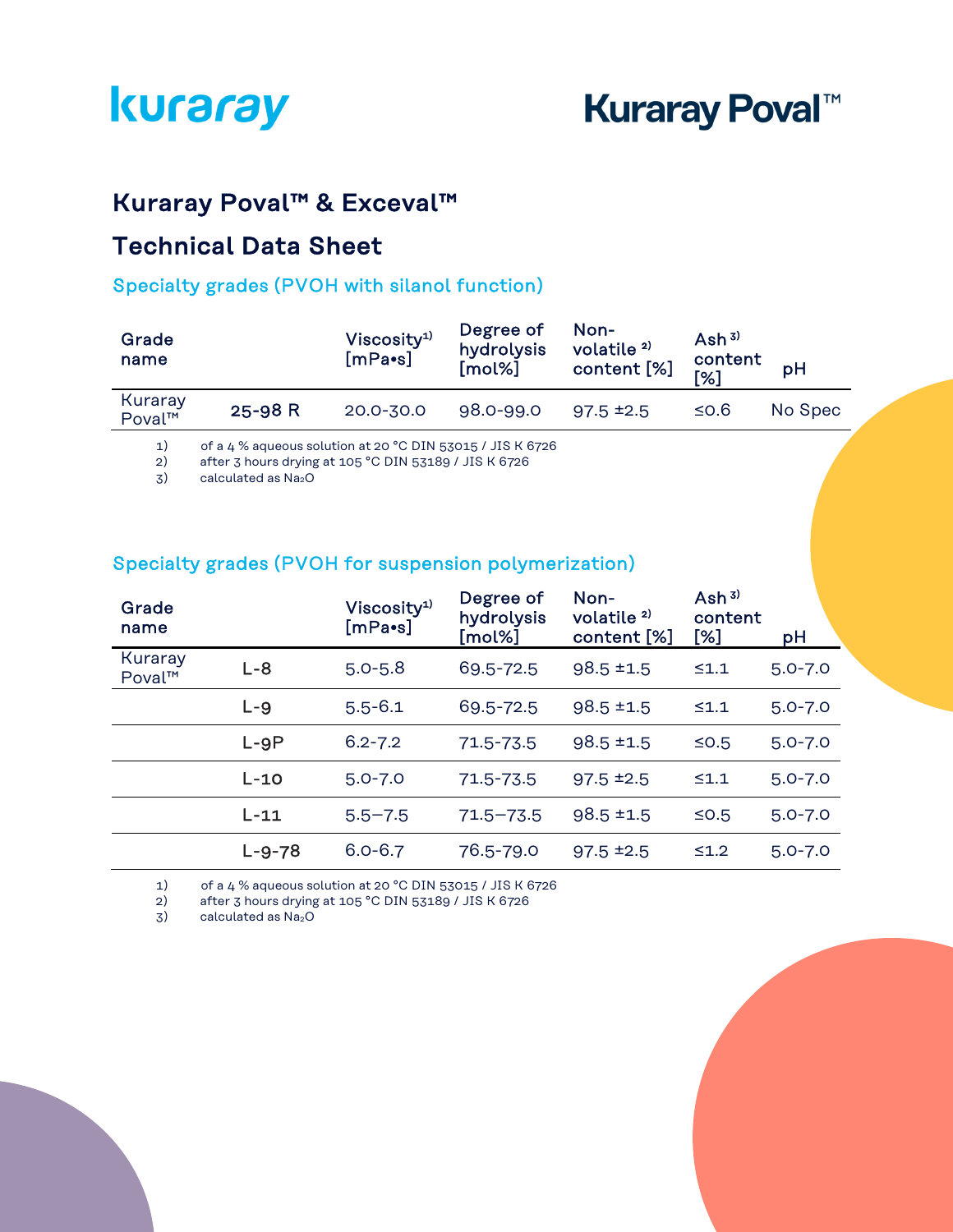

# Kuraray Poval™ & Exceval™

# Technical Data Sheet

#### Exceval™

| Grade<br>name |                      | Viscosity <sup>1)</sup><br>[mPa•s] | Degree of<br>hydrolysis<br>[mol%] | Non-<br>volatile <sup>2)</sup><br>content [%] | Ash $3)$<br>content<br>[%] | рH          |
|---------------|----------------------|------------------------------------|-----------------------------------|-----------------------------------------------|----------------------------|-------------|
| Exceval™      | RS-1713              | 15.5-21.0                          | $92.0 - 94.0$                     | $98.5 \pm 1.5$                                | $\leq$ 0.4                 | $5.0 - 7.0$ |
|               | RS-1717              | 23.0-30.0                          | 92.0-94.0                         | $98.5 \pm 1.5$                                | $\leq$ 0.4                 | $5.0 - 7.0$ |
|               | RS-2817<br><b>SB</b> | 23.0-30.0                          | 95.5-97.5                         | $98.5 \pm 1.5$                                | $\leq$ 0.4                 | $5.0 - 7.0$ |
|               | RS-2117              | 25.0-30.0                          | 97.5-99.0                         | $97.5 \pm 2.5$                                | $\leq$ 0.4                 | $5.0 - 7.0$ |
|               | AQ-4104              | $3.6 - 4.4$                        | 98.0-99.0                         | $98.5 \pm 1.5$                                | $\leq$ 0.1                 | $4.0 - 7.0$ |
|               | HR-3010              | $12.0 - 16.0$                      | 99.0-99.4                         | $97.5 \pm 2.5$                                | $≤$ 0.6                    | $5.0 - 7.0$ |

1) of a 4 % aqueous solution at 20 °C DIN 53015 / JIS K 6726

2) after 3 hours drying at  $105^{\circ}$ C DIN 53189 / JIS K 6726<br>3) calculated as  $Na<sub>2</sub>O$ 

calculated as Na<sub>2</sub>O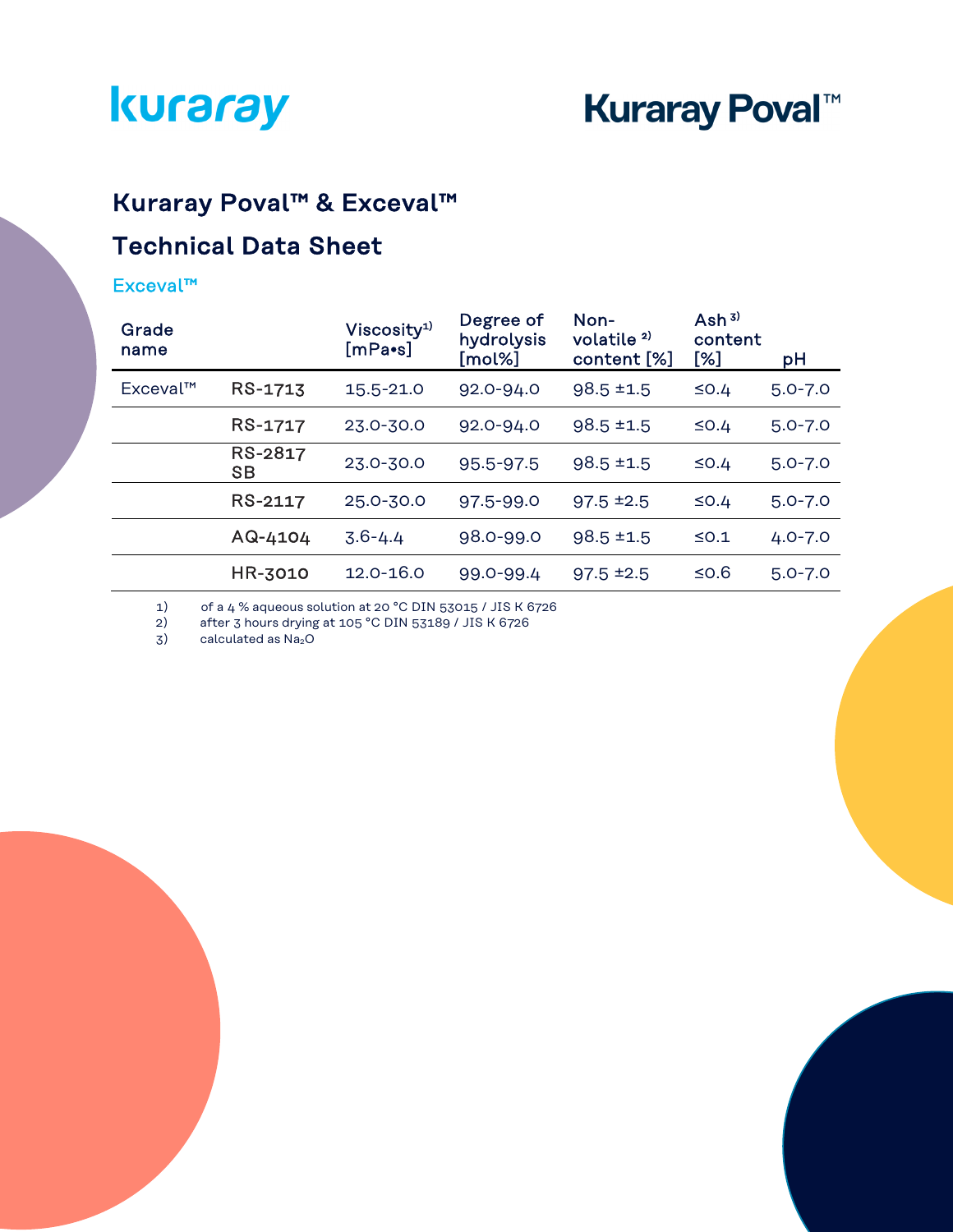# **Kuraray Poval™**

### Kuraray Poval™ & Exceval™

### Technical Data Sheet

#### Additional data, valid for all Kuraray Poval™ grades

Methanol content: less than 3 %, can be less than 1 % upon request.

Bulk density (DIN 53466): approx. 0.4-0.6 gcm<sup>-3</sup>, depending on grade. Nomenclature: the first number in the nomenclature denotes the viscosity of the  $4\%$  aqueous

solution at 20 °C as a relative measure for the molar mass of the Kuraray Poval™. The second number denotes the degree of hydrolysis of the polyvinyl acetate from which the Kuraray Poval™ grade is derived. This nomenclature doesn't apply to Kuraray Poval™ L- and Exceval™.

#### Properties and uses

Polyvinyl alcohols are water-soluble polymers manufactured by alcoholysis of polyvinyl acetate. The properties of the various grades are mainly governed by the molecular weight and the remaining content of acetyl groups.

#### Partially saponified grades

#### Kuraray Poval™ as adhesive promoter

Kuraray Poval™ as an adhesive raw material is used in a similar manner as natural products such as casein as well as starch and its degraded derivatives (for example dextrins) as raw material for the production of aqueous adhesive solutions. Compared to dextrins and casein Kuraray Poval™ has the advantage of a more uniform chemical structure and greater adhesion, being obtained with minimum raw material requirements.

#### Water-activated adhesives

Remoistenable adhesives are employed mainly in the paper processing industry. Very familiar uses are the gumming of paper on the reverse side (e.g. postage stamps and labels) and the application of gum to the of envelopes and Jiffy®-type bags. Partially saponified Kuraray Poval™ grades with low to medium viscosity, e.g. Kuraray Poval™ 4-88 are particularly suitable for this function. To produce the adhesive, Kuraray Poval™ solutions of up to 30 % are applied according to the viscosity requirements, these solutions containing additions of preservative and defoamer if necessary. The open time of the adhesive depends on the grade of Kuraray Poval™ employed. Increasing viscosity of a 4 % Kuraray Poval™ solution is generally accompanied by decreasing open time. An applied quantity of some 10 g Kuraray Poval™ 4-88 solid per m² allows the production of coatings with very good remoistening properties and the following advantages: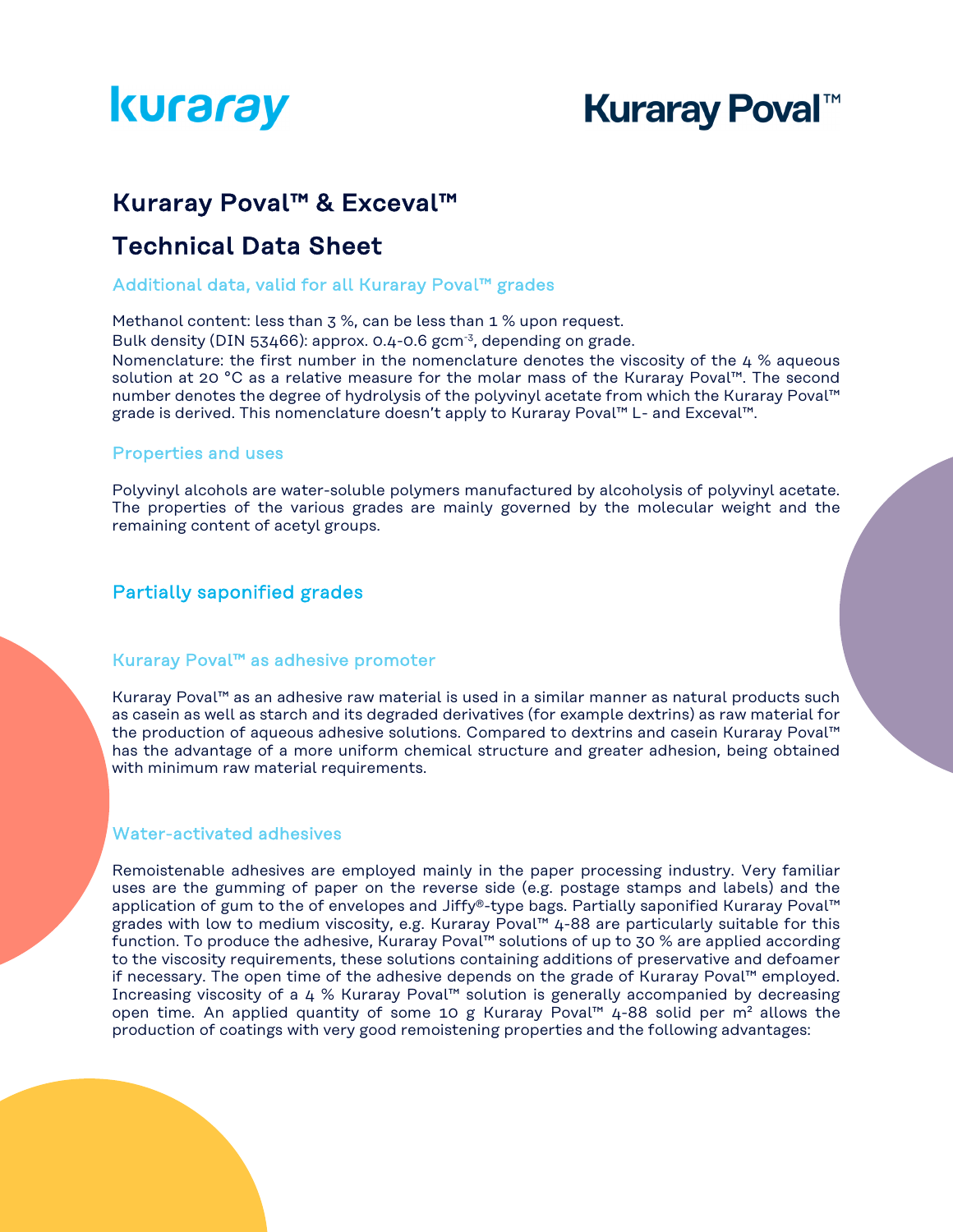# **Kuraray Poval™**

### Kuraray Poval™ & Exceval™

## Technical Data Sheet

- high degree of flatness during storage under fluctuating air humidity
- colorless, flexible coatings
- minimal blocking tendency, even in high air humidity
- fast setting after reactivation

#### Modification of emulsion adhesives

Aqueous solutions of Kuraray Poval™ can be added to polymer emulsions already stabilized with polyvinyl alcohol. This benefits include the:

- extension of the open time
- increase of the setting speed
- influence on the rheology

The open time is very important in such operations like the manual or machine bonding of wood and paper. In a number of polymer emulsions the addition of Kuraray Poval™ solution increases the bonding speed considerably. Additions of up to 10 % of an approx. 15 % solution of Kuraray Poval™ to the polymer emulsion have proved to be suitable for this purpose.

The choice of Kuraray Poval™ grades is primarily dependent on the viscosity required in the readyto-use adhesive. Generally speaking, preference should be given to partially saponified Kuraray Poval™ grades on account of their faster solubility at lower temperatures. In emulsion adhesives suitable for application by dip wheel or roller on applicator machines the addition of Kuraray Poval™ solutions has the advantage of largely preventing skin formation during processing.

#### Kuraray Poval™ as protective colloid

l.

Kuraray Poval™ grades, preferably of the partially hydrolysed range, are used as protective colloids in the poly-merization of polymer emulsions. Because of their ability to anchor to the surface of the polymer particles that form, they help to stabilize the polymer emulsion during and after polymerization. Those Kuraray Poval™ types influence not only particle size distribution but also the application properties such as viscosity, stability to stirring, the freeze/thaw stability, pigment compatibility, electrolyte stability and open time of the emulsion.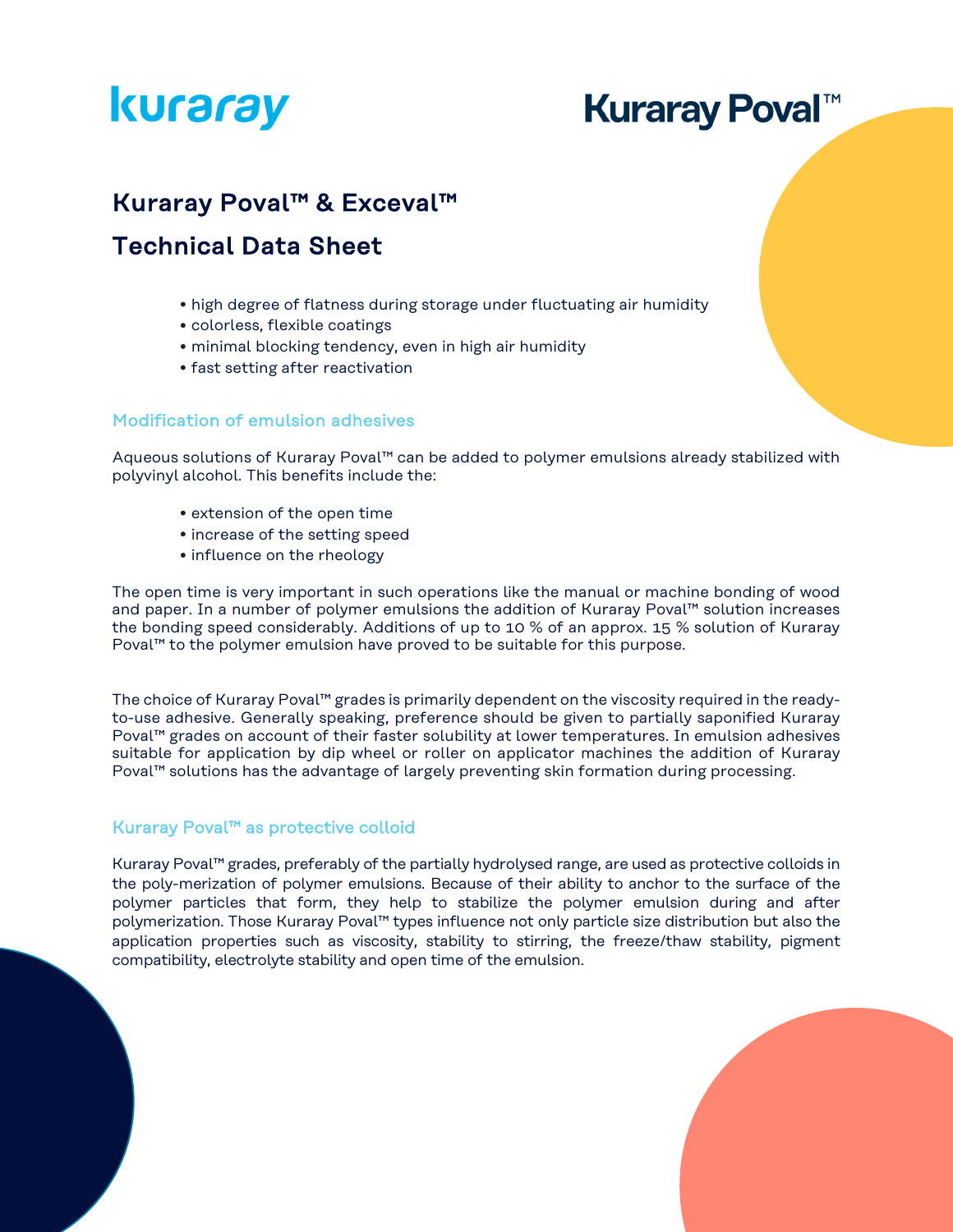# **Kuraray Poval™**

### Kuraray Poval™ & Exceval™

### Technical Data Sheet

#### Fully saponified grades

#### Kuraray Poval™ as a binder in textile sizes

A binder in sizes is based on its good penetration capacity and good adhesion properties on all types of fibrous material. The excellent film characteristics of Kuraray Poval™ like high cohesion and toughness, low electrostatic charging and re-dissolving capacity of the dried film in water complete the characterisation of this polymer as suitable agent for this purpose.

#### Kuraray Poval™ as a versatile auxiliary aid in paper applications

Due to its broad property profile Kuraray Poval™ is frequently used as a co-binder in paper coatings. The particular suitability of Kuraray Poval™ in pigmented coatings is based on:

- its outstanding carrier properties of optical brightening agents
- its excellent colloidal protection becoming effective in high solids pigment formulations which establishes a smooth viscosity profile
- its good water retention in coating colors
- its high binding strength in paper coatings which can be related to polymer cohesion as well as to good adhesion to the fibre and to the pigment particles, respectively.

Kuraray Poval™ possesses remarkable barrier properties. Due to its insolubility in most organic solvents, surfaces treated with Kuraray Poval™ repel hydrophobic products such as oil, grease and fat. Furthermore Kuraray Poval™ displays excellent mechanical strength properties if applied as a film on paper or paperboard. Therefore, it fits well as a surface sizing agent. Many special paper grades are produced using Kuraray Poval™, for example:

- silicon base paper, to be used as release paper for PSA labels
- banknote paper and grades with high folding endurance
- thermo-reactive paper for bar code labels or facsimile machines
- film casting (release) paper
- ink-jet paper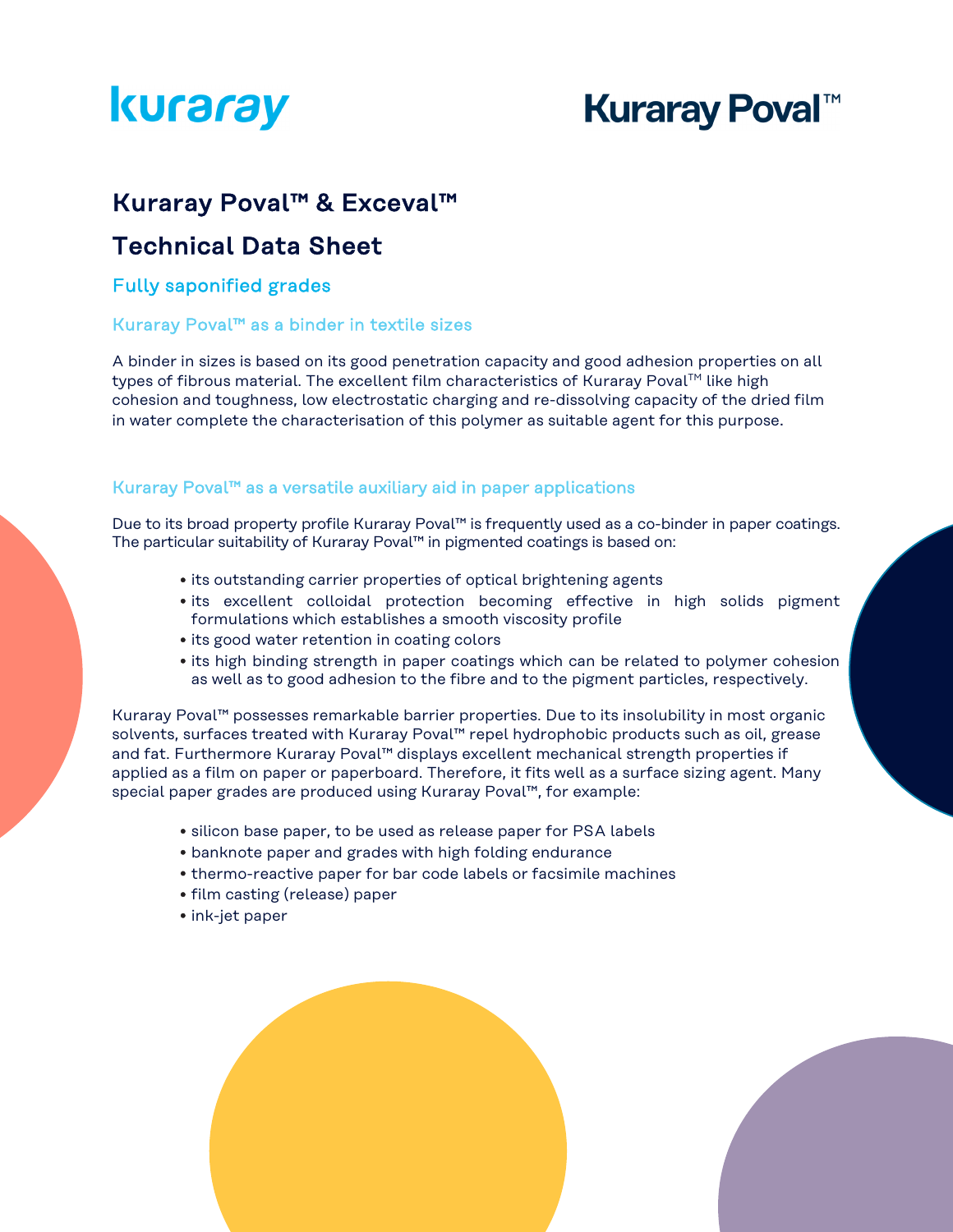# **Kuraray Poval™**

### Kuraray Poval™ & Exceval™

### Technical Data Sheet

#### Specialty grades

#### Properties and uses

At the same degree of hydrolysis, the carboxylate polymer, K-grades, have stronger hydrophilic property than conventional PVOH. Due to its advantageous hygroscopic property, films produced from K-grades are soft and flexible. K-grades can react with aluminium sulphate  $Al_2(SO_4)_3$  to form a gel, enabling K-grades to work effectively in the field of paper sizing. Furthermore, K-grade is less sensitive to salting-out effects, judged with comparable conventional PVOH.

R-grades are water-soluble polymer, which molecular structure contain peculiar functional groups, i.e., silanol groups. The silanol groups are reactive with inorganic substances such as silica or alumina. R-grades can beapplied with inorganic substances to form water resistant films. R-grades are mainly used as a binder for inorganic substances and as a surface coating agent for organic materials which contain inorganic substances such as e.g. paper.

L-grades are polyvinyl alcohol grades that have been developed to be used as primary suspending agents for vinyl suspension polymerization. The desired grain size can be obtained at low level of Lgrades. Also a precise control of the particle size distribution is achieved and PVC grains tend to be more spherical using L-grades. PVC grains of good porosity are produced while maintaining a satisfactory bulk density. The plasticizer speed, the "fish eyes" count and the residual vinyl chloride monomer level are drastically improved using L-grades.

#### **Processing**

#### Preparation of Kuraray Poval™ solutions, general procedure

Kuraray Poval™ is usually processed as an aqueous solution. The solution should be prepared in corrosion resistant vessels. As a first step Kuraray Poval™ is sprinkled into cold water during stirring and heated to 90 - 95 °C in a water bath or by the use of live steam. The solution should be stirred during cooling in order to prevent skin formation. The speed of dissolution increases with increasing temperature. The speed of dissolution decreases with increased molecular weight (increased viscosity of the aqueous solution). The dissolving process is also made more difficult when there is a transition to higher concentrations. As a result even a more highly concentrated Kuraray Poval™ solution, e.g. a 30 % solution of Kuraray Poval™ 4-88, should be produced at temperatures of 90 -95 °C.

Aqueous solution of Kuraray Poval™ L- have cloud point because of lower degree of hydrolysis and different procedure is necessary to prepare solutions. Please refer separate technical information of Kuraray Poval™ L-.

Polyvinyl alcohol solutions may produce foam when stirred or during transport in pipelines, but this can be largely prevented by using a suitable stirrer design such as a low-speed anchor stirrer or by avoiding steep downward gradients in the pipelines.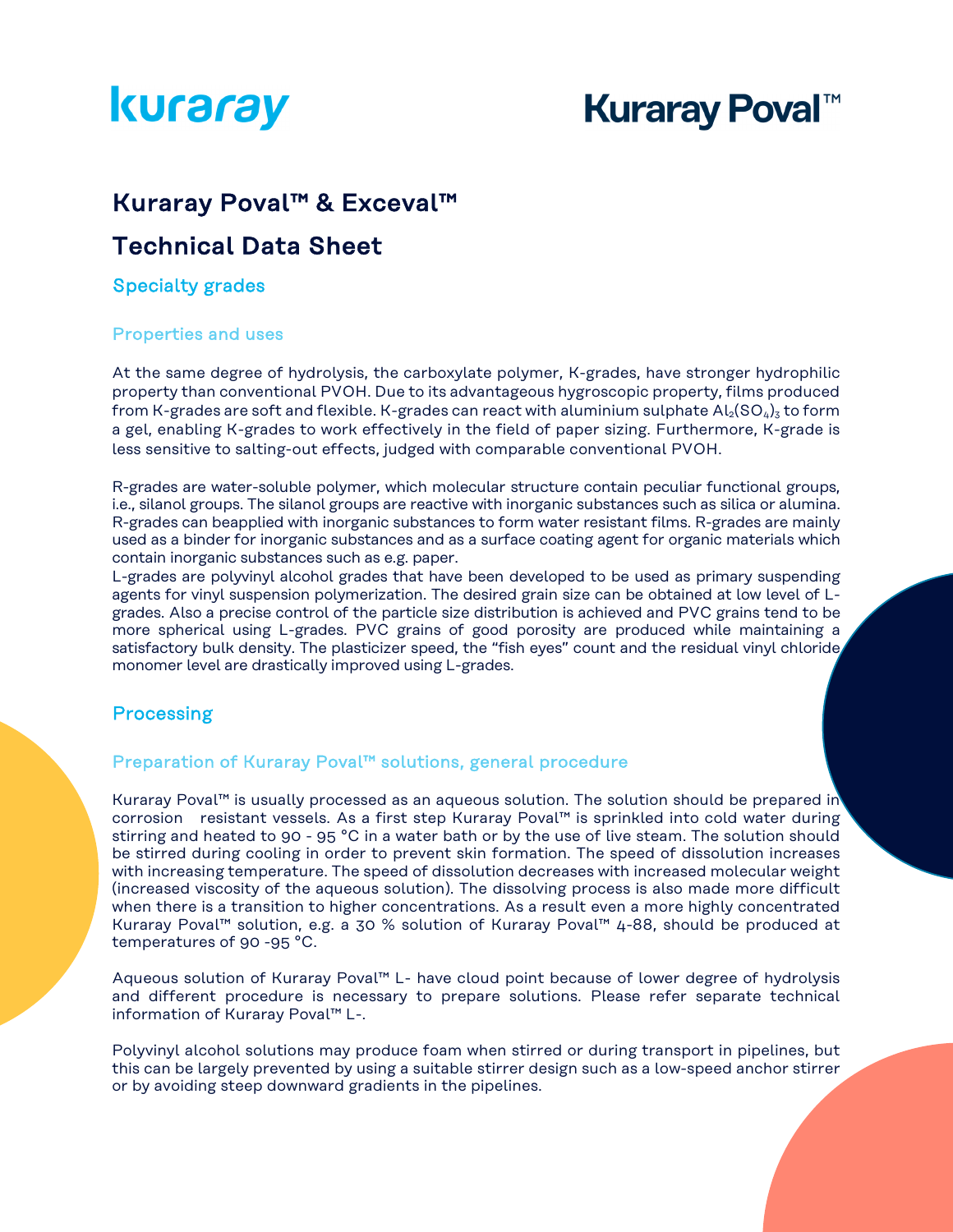# **Kuraray Poval™**

### Kuraray Poval™ & Exceval™

## Technical Data Sheet

Suitable defoamers are n-octanol, tributyl phosphate, Foamaster® 223 and the Agitan® grades 301, 305 and 731, which are used in quantities of up to approx. 0.001 - 0.010 % relative to the solution. Polyvinyl alcohol solutions which have been stored for lengthy periods may increase in viscosity. This is especially true of fully saponified grades in high concentrations and at low temperatures. The original viscosity can be restored by heating and stirring.

#### **Preservation**

Like any other polyvinyl alcohol, Kuraray Poval™ in the form of an aqueous solution can be attacked by microorganisms under certain conditions. In the acidic pH range the main organisms reproduced are the fission fungi, whilst bacteria grow most readily in a neutral to weakly alkaline medium. The solution can be preser-ved from any microorganism attack by adding a preservative. Products which have proved especially suitable for the purpose are for example the Mergal® grades K9N and K14. The dosage depends on the concentration of the solution, the storage temperature and the nature and intensity of the infection. Quantities of about 0.01 - 0.2 % by weight preservative, relative to the Kuraray Poval™ solution, are generally sufficient. Compatibility and efficiency must be tested. Information on the quantity to be used is available from the suppliers.

It is advisable for the Kuraray Poval™ solution to be prepared and stored in clean containers. Considering the resistance that may be shown by some microorganisms to the preservatives employed, the dissolving vessel in particular, together with the filling equipment (pipes, valves, tubing etc.), needs to be kept clean. Any skins or incrustations should be removed. In the event of complications the possibility of changing to a different preservative must be considered.

Certain applications for Kuraray Poval™ in solution (cosmetic preparations, finger paints etc.) require the preservatives employed to be of approved types and physiologically inert. In such instances it is essential for the relevant legal regulations regarding physiological effects to be taken into account.

#### Storage

Kuraray Poval™ resin can be stored for an unlimited period of time under appropriate conditions that is in its original packs in closed, dry rooms, at room temperature. Kuraray would recommend that our product is used within 12 months from the shipment date as given on the certificate of analysis.

#### **General**

#### Industrial Safety and Environmental Protection

Not classified as a dangerous substance or preparation according to the current criteria of chemical legislation, or of the EU Directives 67/548/EC. A safety data sheet is available on request.